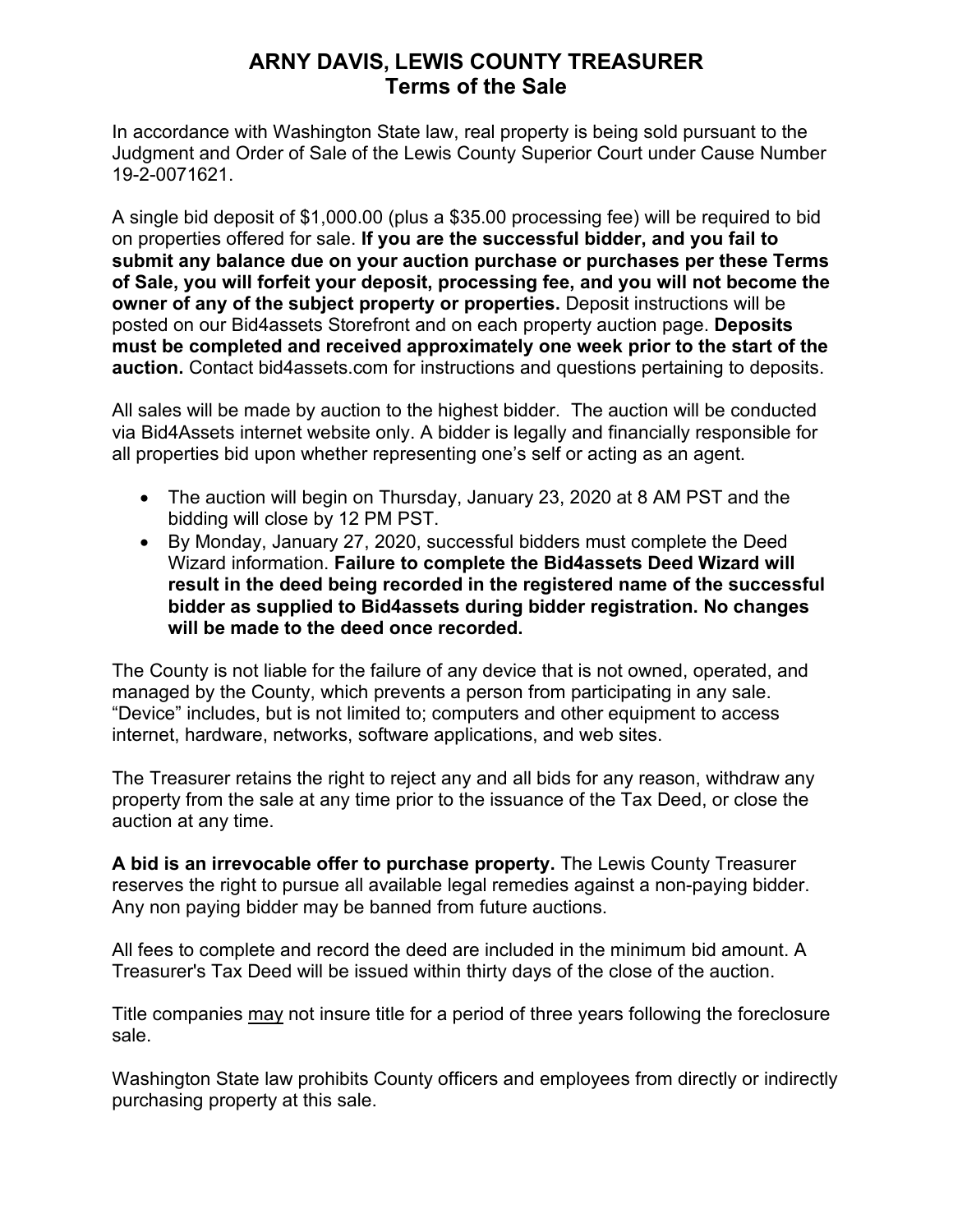**Properties are sold "AS IS" Research and Inspect Thoroughly Prior to Bid** Chapter 84.64 RCW of the tax foreclosure statute does not provide the right of rescission and RCW 58.17.210 does not prove a remedy. **This is a "BUYER BEWARE" sale**. The parcels are offered on a "where is" and "as is" basis, and the County makes no representation of warranty, expressed or implied, nor any guaranty of warranty, express or implied, as to the condition of title to any property nor the physical condition of any property or its fitness for any use or purposes. Bidders are further advised that certain properties may be subject to easements or use restrictions set forth in the Covenants, Rights, and Restrictions of certain plats, as well as in zoning or other land use controls. Certain parcels may be designated as "open space", "open area", "permanent open area", "common area", "drainage", "storm water retention", or similar designations, and are subject to open space restrictions, which include, but are not limited to prohibitions on placing improvements on such parcels. Bidders are further advised that Lewis County does not warrant or make any express or implied representations regarding the physical condition of any parcel including, but not limited to, whether the parcel is contaminated with hazardous waste or contamination from any source, or whether the parcel is subject to restrictions based on the Lewis County critical areas ordinance or other applicable land use laws or regulations. For any property purchased, it shall be the buyer's sole responsibility to make a determination whether any such contamination exists or whether the property is restricted in any manner.

These sales may be subject to all special assessment liens of other taxing districts and competing Federal, state or city liens not extinguished by this sale, whether known or unknown, including utility liens. Liens, where known, by the Treasurer, will be disclosed.

### **Redemption Rights**

After the sale, there is no right to redeem the property, except minors or persons adjudicated to be legally incompetent may redeem their property within three years, and the United States may redeem the property within 120 days. An active military service member may also have redemption rights.

### **Exemptions**

Any property with a current senior or disability exemption will be canceled effective the date of sale. Per State law, the remainder of the tax year will be recalculated, and due to the County. These recalculated taxes are a lien upon the property and the new property owner will receive an updated tax statement.

#### **Excess Proceeds**

The County Treasurer will hold any proceeds from the sale in excess of the minimum bid for a period up to three (3) years. Excess funds will be paid upon proper application of claim by the owner of record. The owner of record is determined as of the date the Certificates of Delinquency are issued. If any parcel is in the jurisdiction of the Court (such as probate) excess proceeds will be remitted to the Court on behalf of the owner of record.